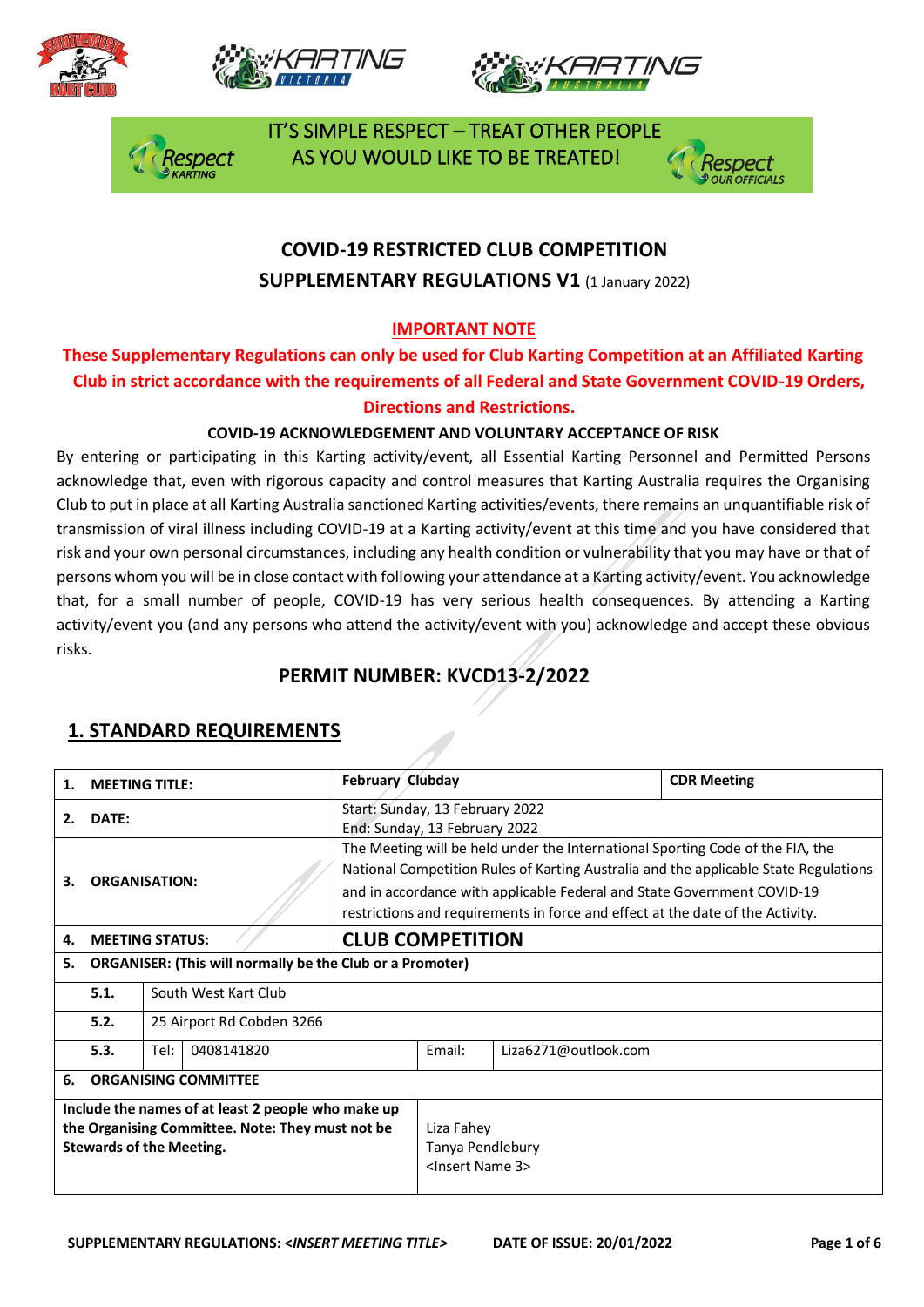







# IT'S SIMPLE RESPECT – TREAT OTHER PEOPLE **Asspect** AS YOU WOULD LIKE TO BE TREATED!



| 7. ESSENTIAL OFFICIALS (Ref: General Rules Chapter 7 Rule 4 - "Essential Officials")                                                                     |                                         |  |  |
|----------------------------------------------------------------------------------------------------------------------------------------------------------|-----------------------------------------|--|--|
| <b>Stewards of The Meeting</b><br>Note: Chief Steward Must be Grade 3 or Higher                                                                          | Chris Place (Chief Steward)             |  |  |
| Clerk of the Course                                                                                                                                      | Liza Fahey                              |  |  |
| Note: Up to 35 Entries May be Grade 4 or Higher. More than 35 Entries* Must be Grade 3 or Higher<br>* See General Rules Chapter 7 Rule 4 Guidance Note 2 |                                         |  |  |
| Chief Scrutineer: May be Grade 4 or Higher                                                                                                               | <b>Michael Clover</b>                   |  |  |
| Chief Timekeeper:                                                                                                                                        | <b>Russell White</b>                    |  |  |
| <b>Emergency and Medical Services:</b>                                                                                                                   | <b>Russell White</b>                    |  |  |
| <b>OTHER OFFICIALS</b><br>8.                                                                                                                             |                                         |  |  |
| Starter                                                                                                                                                  | Amber Henriksen                         |  |  |
| <b>Scales Marshal</b>                                                                                                                                    | Michael Clover                          |  |  |
| <b>Grid Marshal</b>                                                                                                                                      | Tanya Pendlebury                        |  |  |
| Secretary of the Meeting                                                                                                                                 | <b>Russell White</b>                    |  |  |
| Timekeeper                                                                                                                                               | Russell White                           |  |  |
| <b>CIRCUIT DETAILS</b><br>9.                                                                                                                             |                                         |  |  |
| <b>Circuit Name:</b>                                                                                                                                     | Cobden Park Raceway                     |  |  |
| <b>Circuit Address:</b>                                                                                                                                  | 25 Airport Rd Cobden 3266               |  |  |
| <b>Track Length:</b>                                                                                                                                     | 973 Metres                              |  |  |
| <b>Direction Of Racing:</b>                                                                                                                              | Anti Clockwise                          |  |  |
| <b>Track Density:</b>                                                                                                                                    | 36                                      |  |  |
| <b>Notice Board:</b>                                                                                                                                     | In Tx shed behind scale/tech shed       |  |  |
| <b>Stewards Office:</b>                                                                                                                                  | Southern end of shower block            |  |  |
| Mechanical Breakdown Lane:                                                                                                                               | Will Not be in use at this Meeting.     |  |  |
| Parc Fermé:                                                                                                                                              | In-grid scales shed & surrounding fence |  |  |

## **2. ADMINISTRATION**

| 1. |                           | Anyone that holds a KA karting licence may compete at club events                        |
|----|---------------------------|------------------------------------------------------------------------------------------|
|    |                           | The Club must maintain a register of all permitted persons who enter the Circuit for the |
|    |                           | Event.                                                                                   |
| З. |                           | The number of entries in the Event is strictly limited by Government Directions/Orders.  |
|    |                           | Pre-entry for the Event is essential. There will be NO ENTRIES ACCEPTED ON THE DAY.      |
| 4. | <b>COMPETITION GROUPS</b> | The Competition Groups listed below are permitted to compete at this Meeting.            |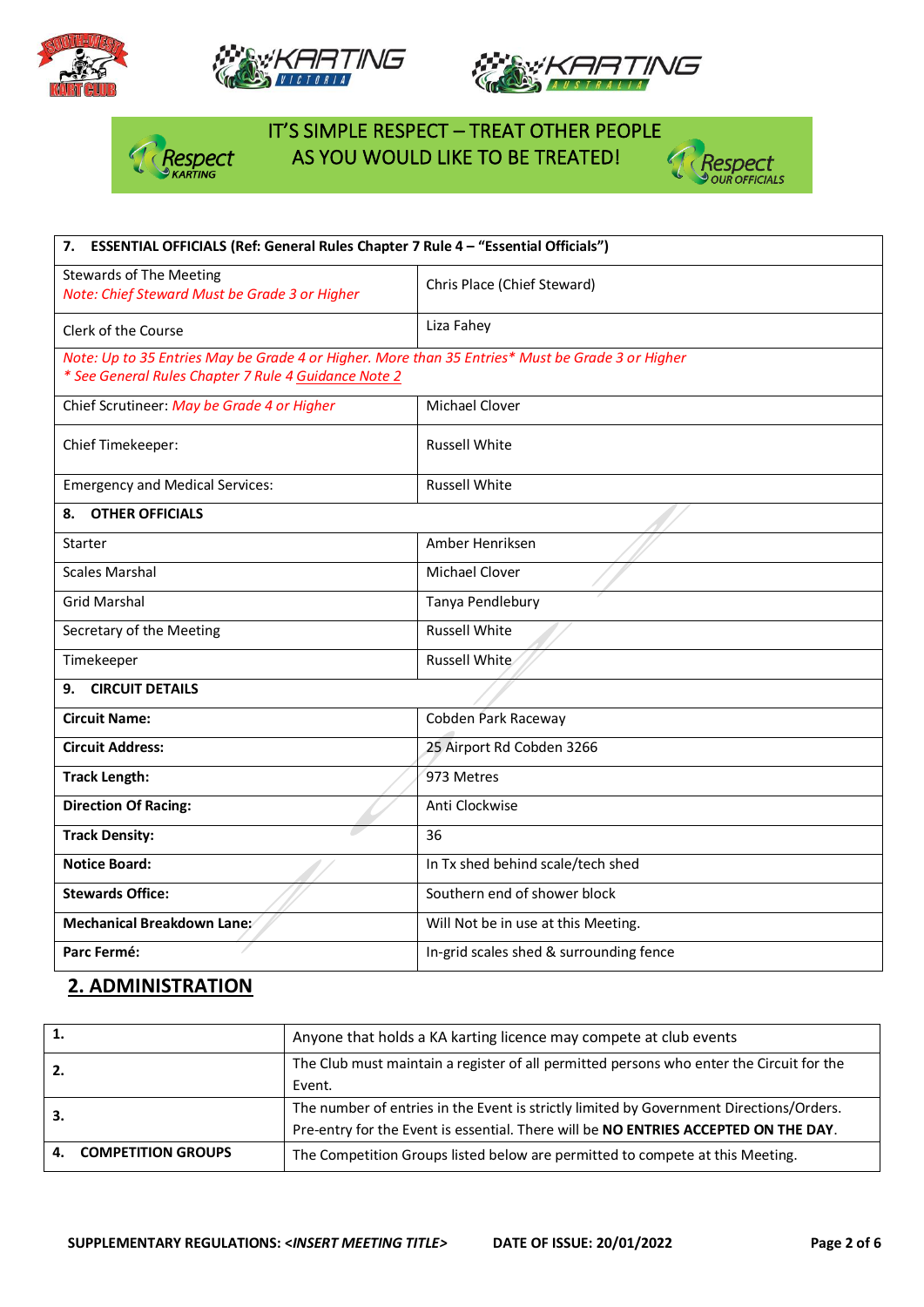







# IT'S SIMPLE RESPECT – TREAT OTHER PEOPLE  $\int_{\mathcal{A}}$  Respect AS YOU WOULD LIKE TO BE TREATED!



|                                                                                                                  |                                                                                                                   | Competition Group names as listed in the 2022 Australian Karting Manual Competition |                             |            |                                                                                                                          |  |  |
|------------------------------------------------------------------------------------------------------------------|-------------------------------------------------------------------------------------------------------------------|-------------------------------------------------------------------------------------|-----------------------------|------------|--------------------------------------------------------------------------------------------------------------------------|--|--|
|                                                                                                                  |                                                                                                                   | Rules Chapter 5 Rule 7 must be used.                                                |                             |            |                                                                                                                          |  |  |
|                                                                                                                  |                                                                                                                   | See the Important Notes for Clubs About 4SS Racing (Class Rules, Chapter 20)        |                             |            |                                                                                                                          |  |  |
| <b>Competition Group</b>                                                                                         |                                                                                                                   | <b>Eligible Classes for each Competition Group</b>                                  |                             |            |                                                                                                                          |  |  |
| Cadet                                                                                                            |                                                                                                                   | Cadet 9                                                                             | Cadet 12                    | Cadet 4SS  | <b>NOTE: Cadet 9 and Cadet 4SS MUST be</b><br>arranged behind Cadet 12.                                                  |  |  |
| <b>Junior (Lower Performance)</b>                                                                                |                                                                                                                   | KA4                                                                                 | 4SS Junior                  | Yamaha     |                                                                                                                          |  |  |
| <b>Junior (Higher Performance)</b>                                                                               |                                                                                                                   | KA3                                                                                 | KA <sub>2</sub>             | Junior Max | Junior Performance                                                                                                       |  |  |
| <b>Senior 4 Stroke</b>                                                                                           |                                                                                                                   | 4SS Senior                                                                          | 4SS<br>Supermaxx            |            |                                                                                                                          |  |  |
| <b>Senior (Lower Performance)</b>                                                                                |                                                                                                                   | KA4                                                                                 | KA3                         | Yamaha     | TaG 125 Restricted                                                                                                       |  |  |
| <b>Senior TaG</b>                                                                                                |                                                                                                                   | <b>TaG 125</b>                                                                      | X30                         |            |                                                                                                                          |  |  |
| <b>Open Performance</b>                                                                                          |                                                                                                                   | KZ <sub>2</sub>                                                                     | D <sub>D</sub> <sub>2</sub> | Gearbox    | Open Performance                                                                                                         |  |  |
| (2) groups.                                                                                                      |                                                                                                                   |                                                                                     |                             |            | Should any Competition Group reach 80% of the Track Density, the Classes in that Competition Group may be split into two |  |  |
| <b>ENTRIES</b><br>5.                                                                                             |                                                                                                                   |                                                                                     |                             |            |                                                                                                                          |  |  |
| 2.1 ENTRIES OPEN:                                                                                                |                                                                                                                   | 12.01am as cms permits 1/02/2022                                                    |                             |            |                                                                                                                          |  |  |
| 2.2 ENTRIES CLOSE:                                                                                               | A minimum of one (1) day prior to the commencement of the Meeting 11.59pm 11/02/2022 NO<br>LATE ENTRIES ACCEPTED. |                                                                                     |                             |            |                                                                                                                          |  |  |
| <b>ENTRY FEE</b><br>6.                                                                                           |                                                                                                                   |                                                                                     |                             |            |                                                                                                                          |  |  |
| 3.1 The Entry Fee for each Competition Group at this Meeting including GST including the TDF levy is as follows: |                                                                                                                   |                                                                                     |                             |            |                                                                                                                          |  |  |
| <b>Competition Group Name</b>                                                                                    |                                                                                                                   | <b>Entry Fee</b>                                                                    |                             |            |                                                                                                                          |  |  |
| All Groups                                                                                                       |                                                                                                                   | \$30                                                                                |                             |            |                                                                                                                          |  |  |
| <b>ENTRY PROCEDURE</b><br>7.                                                                                     |                                                                                                                   |                                                                                     |                             |            |                                                                                                                          |  |  |
| 4.1 Each Entry for this Meeting must be made using the CMS as follows:                                           |                                                                                                                   |                                                                                     |                             |            |                                                                                                                          |  |  |
| • Log on to your driver information via http://www.karting.net.au/                                               |                                                                                                                   |                                                                                     |                             |            |                                                                                                                          |  |  |
| Click on the licence and entries icon (top centre of the screen)                                                 |                                                                                                                   |                                                                                     |                             |            |                                                                                                                          |  |  |
| Click on the "Enter a Race Meeting" icon                                                                         |                                                                                                                   |                                                                                     |                             |            |                                                                                                                          |  |  |
| Enter your log on details                                                                                        |                                                                                                                   |                                                                                     |                             |            |                                                                                                                          |  |  |
| Under 'My Details' functions, choose 'Pre Enter Race Meeting'                                                    |                                                                                                                   |                                                                                     |                             |            |                                                                                                                          |  |  |
| Choose the State in which the Meeting is being held<br>٠                                                         |                                                                                                                   |                                                                                     |                             |            |                                                                                                                          |  |  |
| Choose the Club who is the Organiser of the Meeting                                                              |                                                                                                                   |                                                                                     |                             |            |                                                                                                                          |  |  |
| 4.2 Payment of the Entry Fee can be made as follows:                                                             |                                                                                                                   |                                                                                     |                             |            |                                                                                                                          |  |  |
| Credit card Payments can be made via CMS using SecurePay ONLY                                                    |                                                                                                                   |                                                                                     |                             |            |                                                                                                                          |  |  |
| <b>MINIMUM ENTRIES</b><br>8.                                                                                     |                                                                                                                   |                                                                                     |                             |            |                                                                                                                          |  |  |
|                                                                                                                  | 5.1 4 is the minimum number of pre-entries which must be received for each Competition Group.                     |                                                                                     |                             |            |                                                                                                                          |  |  |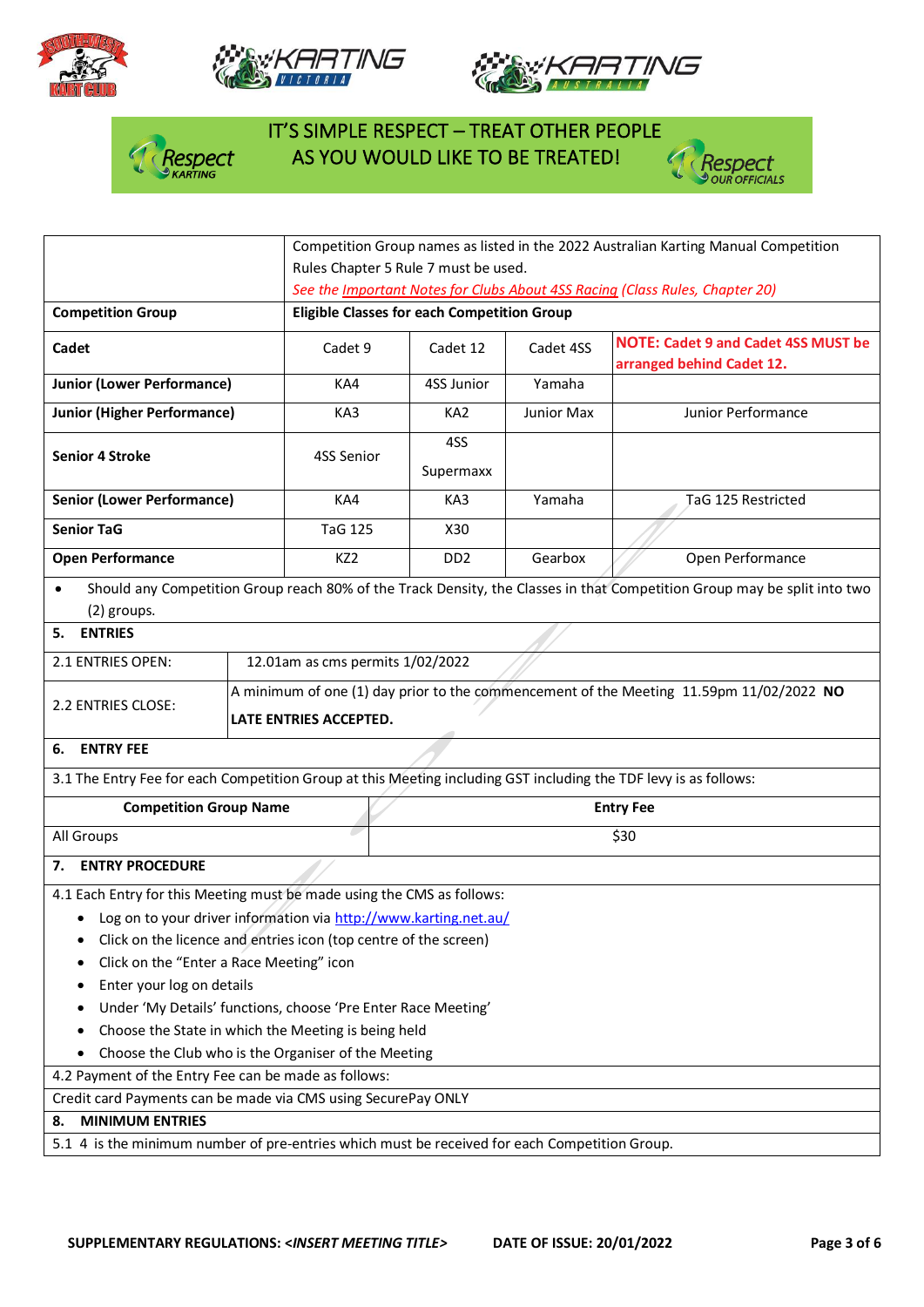







### IT'S SIMPLE RESPECT – TREAT OTHER PEOPLE AS YOU WOULD LIKE TO BE TREATED!



## 5.2 If insufficient entries are received for a Competition Group to form in its own right, the Competition Group must be consolidated in accordance with the Competition Rules Chapter 1 – Rule 9.

#### **9. BRING A MATE SESSION**

6.1 A "Bring a Mate" session Will be conducted at this Meeting.

#### **10. TEAMS COMPETITION**

7.1 Teams Competition Will Not be conducted at this Meeting.

## **3. SPECIFIC COVID-19 RESTRICTION AND MITIGATION REQUIREMENTS**

**COVIDSafe ACTION PLAN** (When required at law)

The Club has completed a COVIDSafe Action Plan and submitted it to the relevant State Government Department. All actions identified as being required to be done to create a COVIDSafe Event and Club facility must be carried out prior to and during the Event.

| $\mathbf{1}$ . | PERMITTED AND NON-PERMITTED PERSONS                                                                                                                                                        |  |  |  |  |  |  |  |  |
|----------------|--------------------------------------------------------------------------------------------------------------------------------------------------------------------------------------------|--|--|--|--|--|--|--|--|
|                | No person who has symptoms consistent with COVID-19 (this includes any fever, respiratory                                                                                                  |  |  |  |  |  |  |  |  |
| 1.1.           | symptoms, shortness of breath, sore throat, cough, lack of smell or fatigue) is permitted to attend                                                                                        |  |  |  |  |  |  |  |  |
|                | the Circuit or participate in the Event.                                                                                                                                                   |  |  |  |  |  |  |  |  |
|                | Any person who starts to feel unwell or to exhibit symptoms of COVID-19 during the Event must                                                                                              |  |  |  |  |  |  |  |  |
| 1.2.           | immediately avoid contact with all persons at the Circuit and MUST IMMEDIATELY LEAVE the                                                                                                   |  |  |  |  |  |  |  |  |
|                | Circuit.                                                                                                                                                                                   |  |  |  |  |  |  |  |  |
|                |                                                                                                                                                                                            |  |  |  |  |  |  |  |  |
| 2.             | Note - The number chosen in 2.1 must not exceed the maximum number of people permitted to gather under State<br>Public Health Authority Orders/Directions/Regulations.                     |  |  |  |  |  |  |  |  |
|                | SOCIAL DISTANCING AND DENSITY REQUIRMENTS                                                                                                                                                  |  |  |  |  |  |  |  |  |
| 2.1.           | Essential Karting Personnel and Permitted Persons are not permitted to gather in groups greater than Choose a                                                                              |  |  |  |  |  |  |  |  |
|                | number while in attendance at the Event. (Delete if no limit on Group size by the State Government required)                                                                               |  |  |  |  |  |  |  |  |
| 2.2.           | Government prescribed Social Distancing measures must always be observed.                                                                                                                  |  |  |  |  |  |  |  |  |
| 2.3.           | The use by Permitted Persons of any indoor facilities is strictly limited by the Density Quotient of the room as included                                                                  |  |  |  |  |  |  |  |  |
|                | in the Club's COVIDSafe Action Plan.                                                                                                                                                       |  |  |  |  |  |  |  |  |
| 2.4.           | Food service provided at the Event must fully comply with all State Public Health Authority                                                                                                |  |  |  |  |  |  |  |  |
|                | Orders/Directions/Regulations.                                                                                                                                                             |  |  |  |  |  |  |  |  |
|                | Hand Hygiene must be available at all food service outlets.<br>$\bullet$<br>Regular cleaning in accordance with the Club's COVIDSafe Action Plan MUST be carried out throughout the Event. |  |  |  |  |  |  |  |  |
| 3.             | <b>Check In Requirements</b>                                                                                                                                                               |  |  |  |  |  |  |  |  |
|                | All Attendees MUST complete and submit the Karting Australia COVID-19 Declaration, or the compulsory State                                                                                 |  |  |  |  |  |  |  |  |
| 3.1            | Government issued QR Code Check-In (delete which is not relevant) upon arrival at the venue if required by the                                                                             |  |  |  |  |  |  |  |  |
|                | <b>State or Federal Government.</b>                                                                                                                                                        |  |  |  |  |  |  |  |  |
| 4.             | HYGIENE FACILITIES - TOILET/WASHROOM FACILITIES and HAND SANITISER                                                                                                                         |  |  |  |  |  |  |  |  |
| 4.1            | The Club is required to provide facilities to ensure general and sensible hygiene practices are maintained.                                                                                |  |  |  |  |  |  |  |  |
| 4.2            | Toilet and washroom facilities at the Circuit must be open and available for use.                                                                                                          |  |  |  |  |  |  |  |  |
|                | Washroom facilities must be properly equipped with liquid soap, running water and either air hand driers or paper                                                                          |  |  |  |  |  |  |  |  |
| 4.3            | towels.                                                                                                                                                                                    |  |  |  |  |  |  |  |  |
|                | The toilets and washroom facilities must be cleaned at least once during the day or as otherwise required in<br>$\bullet$                                                                  |  |  |  |  |  |  |  |  |
|                | accordance with the Club's COVIDSafe Action Plan                                                                                                                                           |  |  |  |  |  |  |  |  |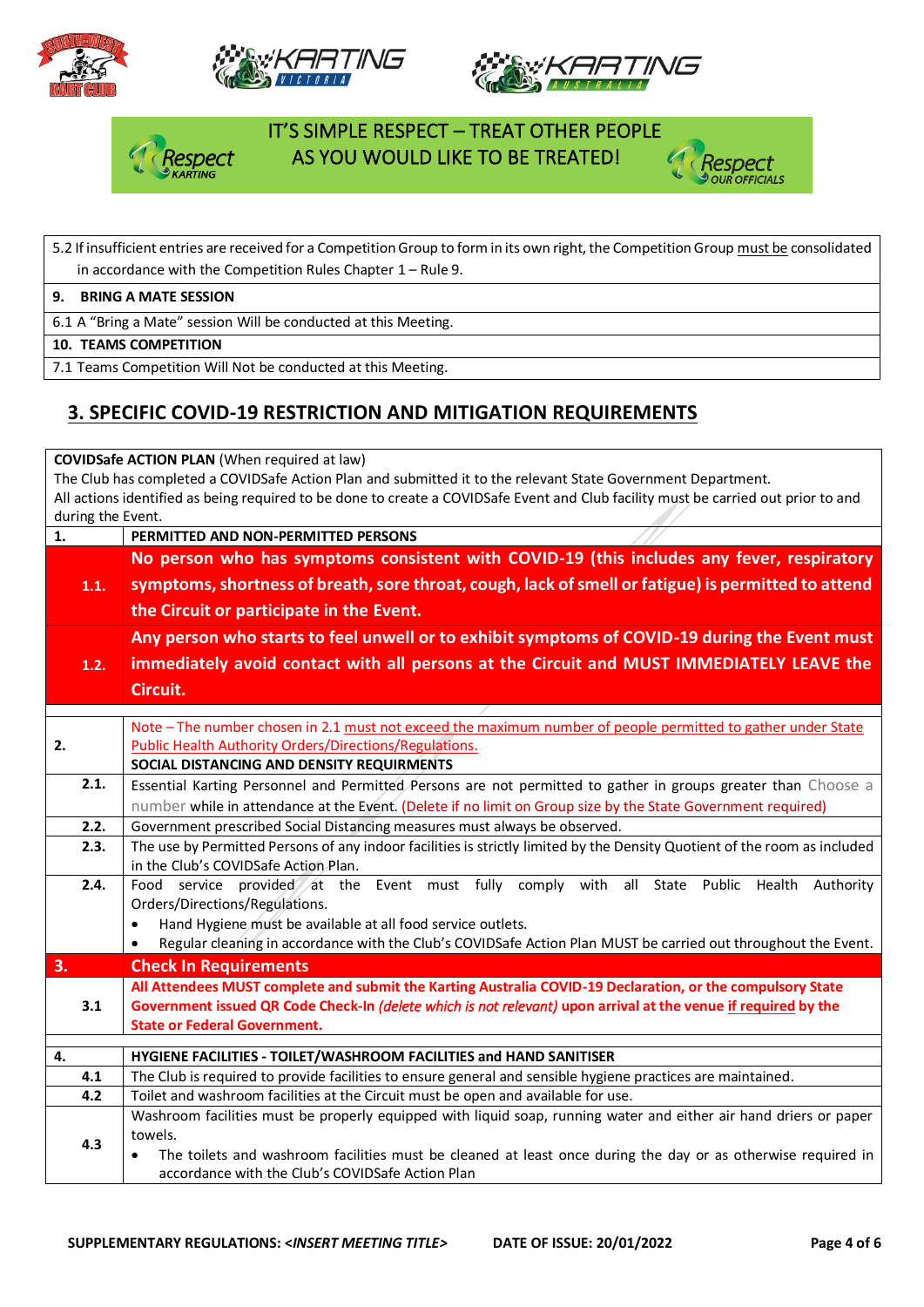







### IT'S SIMPLE RESPECT – TREAT OTHER PEOPLE spect AS YOU WOULD LIKE TO BE TREATED!



**4.4** It is strongly recommended that Essential Karting Personnel and Permitted Persons bring their own supply of hand sanitiser for use in accordance with government recommendations in addition to hand sanitiser that is supplied by the Club.

#### **4. COMPETITION**

| 1.                                                                      |                                                                          | <b>FORMAT OF RACING - CLUB COMPETITION GROUPS</b>                                                                   |                                                   |                                                                                      |               |                                                                                                              |        |  |
|-------------------------------------------------------------------------|--------------------------------------------------------------------------|---------------------------------------------------------------------------------------------------------------------|---------------------------------------------------|--------------------------------------------------------------------------------------|---------------|--------------------------------------------------------------------------------------------------------------|--------|--|
| 2 Practice session/s of 10 mins will be held.<br>1.1<br><b>Practice</b> |                                                                          |                                                                                                                     |                                                   |                                                                                      |               |                                                                                                              |        |  |
| $1.2$                                                                   |                                                                          | Qualifying                                                                                                          | There Will Not be Timed Qualifying at this Event. |                                                                                      |               |                                                                                                              |        |  |
| 1.3                                                                     |                                                                          | <b>Heats &amp; Final</b>                                                                                            |                                                   |                                                                                      |               | The system of gridding will be in accordance with State Regulations - Club Competition Format 17             |        |  |
| 2.                                                                      | <b>DISTANCES</b>                                                         |                                                                                                                     |                                                   |                                                                                      |               |                                                                                                              |        |  |
| Heat 1                                                                  |                                                                          |                                                                                                                     | 6 laps                                            | Heat 2                                                                               | 6 laps        | Heat 3                                                                                                       | 6 laps |  |
|                                                                         |                                                                          |                                                                                                                     |                                                   | Final                                                                                | 8laps         |                                                                                                              |        |  |
| З.                                                                      |                                                                          | <b>ACCESS TO CIRCUIT</b>                                                                                            |                                                   |                                                                                      |               |                                                                                                              |        |  |
| 3.1                                                                     |                                                                          |                                                                                                                     |                                                   | Competitors will be permitted to enter the Circuit from 9:00am on 13/02/2022         |               |                                                                                                              |        |  |
| 4.                                                                      |                                                                          | <b>DRIVERS BRIEFING</b>                                                                                             |                                                   |                                                                                      |               |                                                                                                              |        |  |
| 4.1                                                                     |                                                                          |                                                                                                                     |                                                   |                                                                                      |               | Drivers Briefing notes will be advised in an electronic format OR over the PA system to all Competitors. Any |        |  |
| 5.                                                                      |                                                                          | <b>SCRUTINEERING</b>                                                                                                |                                                   | questions should be directed to the Chief Steward prior to the start of Competition. |               |                                                                                                              |        |  |
|                                                                         |                                                                          |                                                                                                                     |                                                   |                                                                                      |               |                                                                                                              |        |  |
|                                                                         |                                                                          | All Competitors will be required to complete an electronic Scrutineering Form (Insert the link to the Scrutineering |                                                   |                                                                                      |               |                                                                                                              |        |  |
| 5.1                                                                     |                                                                          | Form provided by KA) via a URL provided to them by the Host Club.                                                   |                                                   |                                                                                      |               |                                                                                                              |        |  |
|                                                                         | https://kartingaustralia.wufoo.com/forms/ka-scrutineering-record-cobden/ |                                                                                                                     |                                                   |                                                                                      |               |                                                                                                              |        |  |
| 5.2                                                                     |                                                                          | This form must be submitted to the Race Secretary in an electronic format no later than close of entries.           |                                                   |                                                                                      |               |                                                                                                              |        |  |
|                                                                         |                                                                          | 11.59pm 11/02/2022                                                                                                  |                                                   |                                                                                      |               |                                                                                                              |        |  |
| 6.                                                                      | <b>FUEL</b>                                                              |                                                                                                                     |                                                   |                                                                                      |               |                                                                                                              |        |  |
| 6.1                                                                     |                                                                          | PULP and E10 PULP are the only fuels permitted to be used at this Meeting.                                          |                                                   |                                                                                      |               |                                                                                                              |        |  |
| 6.2                                                                     |                                                                          | Control Fuel Will Not be used at this Meeting.                                                                      |                                                   |                                                                                      |               |                                                                                                              |        |  |
| 7.                                                                      | <b>TIMETABLE</b>                                                         |                                                                                                                     |                                                   |                                                                                      |               |                                                                                                              |        |  |
| 7.1                                                                     | Sunday 13/02/2022                                                        |                                                                                                                     |                                                   |                                                                                      |               |                                                                                                              |        |  |
|                                                                         |                                                                          | <b>TIME</b><br><b>ACTIVITY</b>                                                                                      |                                                   |                                                                                      |               |                                                                                                              |        |  |
| a)                                                                      |                                                                          |                                                                                                                     | 9.00am                                            |                                                                                      | Gates open    |                                                                                                              |        |  |
| b)                                                                      |                                                                          |                                                                                                                     | 10.30am                                           |                                                                                      | Canteen opens |                                                                                                              |        |  |
| c)                                                                      |                                                                          |                                                                                                                     | After racing                                      |                                                                                      |               | Bring a mate session                                                                                         |        |  |
| d)                                                                      |                                                                          | 10.00am<br>Practice                                                                                                 |                                                   |                                                                                      |               |                                                                                                              |        |  |